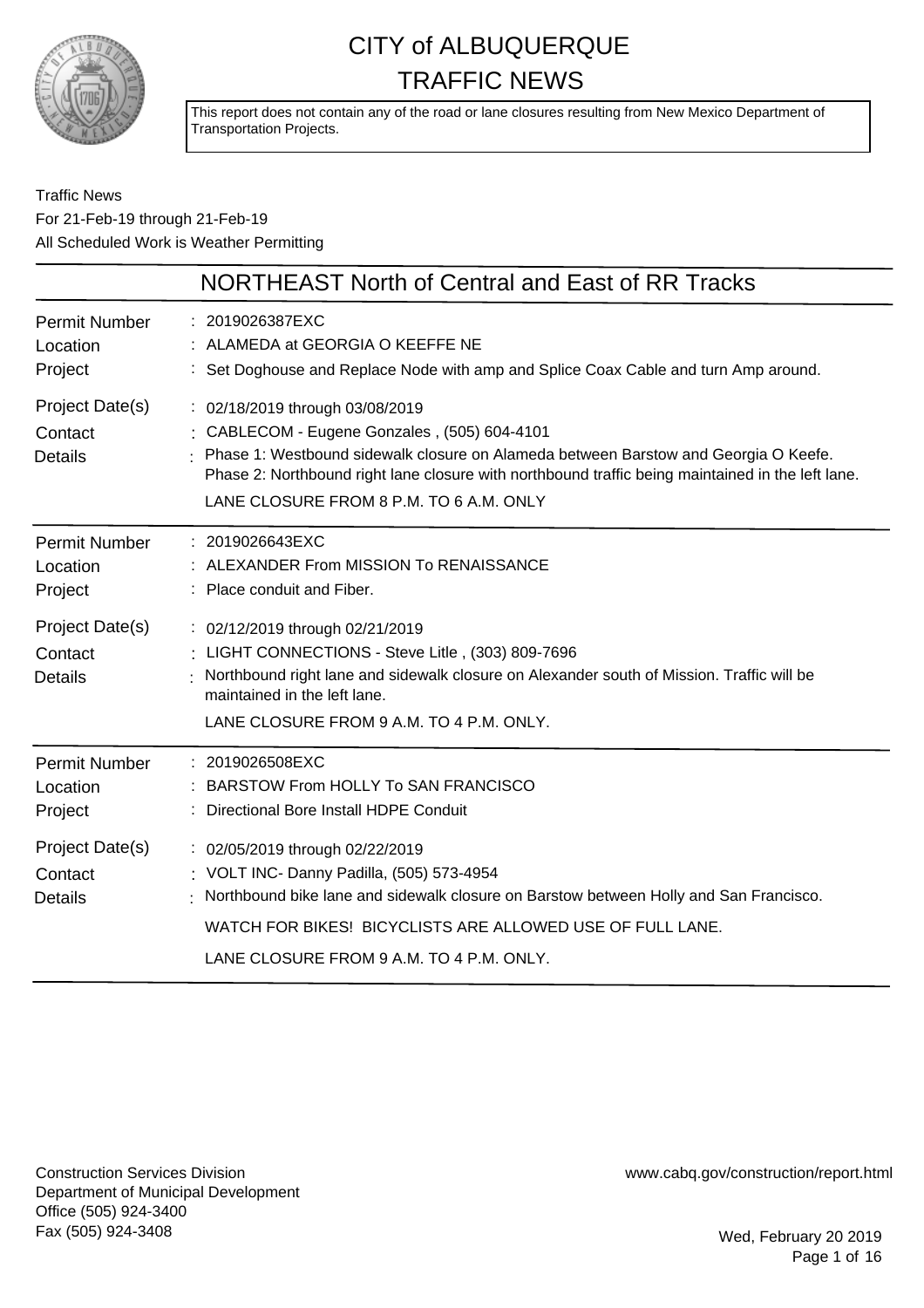

This report does not contain any of the road or lane closures resulting from New Mexico Department of Transportation Projects.

Traffic News For 21-Feb-19 through 21-Feb-19 All Scheduled Work is Weather Permitting

|                                              | <b>NORTHEAST North of Central and East of RR Tracks</b>                                                                                                                                                                                                                                                                                                                            |
|----------------------------------------------|------------------------------------------------------------------------------------------------------------------------------------------------------------------------------------------------------------------------------------------------------------------------------------------------------------------------------------------------------------------------------------|
| <b>Permit Number</b><br>Location<br>Project  | : 2019026683EXC<br>4601 CARLISLE BLVD NE<br>: Water Line Repair.                                                                                                                                                                                                                                                                                                                   |
| Project Date(s)<br>Contact<br><b>Details</b> | : 02/14/2019 through 02/28/2019<br>: RMCI INC- Tristan Botcher, (505) 379-8347<br>Southbound total closure with northbound traffic being maintained in the center two way left turn<br>lane on Carlisle north of Montgomery.<br>LANE CLOSURE FROM 9 A.M. TO 4 P.M. ONLY.<br>Emergency utility work. Various lanes closed and potential sidewalk closures. Seek alternate<br>route. |
| <b>Permit Number</b><br>Location<br>Project  | 2019026260EXC<br>$: 4301$ CENTRAL AVE NE<br>: Stucco on Building.                                                                                                                                                                                                                                                                                                                  |
| Project Date(s)<br>Contact<br><b>Details</b> | : 01/21/2019 through 05/01/2019<br>: HB CONSTRUCTION- Jared Tabbert, (505) 205-6778<br>Eastbound sidewalk closure on Copper between Graceland and Washington.<br>Construction permitted between 6AM and 10PM. Closures are continuous until construction is<br>complete                                                                                                            |
| <b>Permit Number</b><br>Location<br>Project  | : 2019026687EXC<br>: COPPER From OAK To COPPER<br>: Gas main replacement.                                                                                                                                                                                                                                                                                                          |
| Project Date(s)<br>Contact<br><b>Details</b> | : 02/18/2019 through 03/08/2019<br>: DUB-L-EE - Joseph Montoya, (505) 918-0041<br>Northbound right lane closure on Oak at its intersection with Copper.<br>Total closure of Copper at its intersection with Oak.<br>LANE CLOSURE FROM 9 A.M. TO 4 P.M. ONLY.<br>Construction permitted between 6AM and 10PM. Closures are continuous until construction is                         |
|                                              | complete<br>Follow detour                                                                                                                                                                                                                                                                                                                                                          |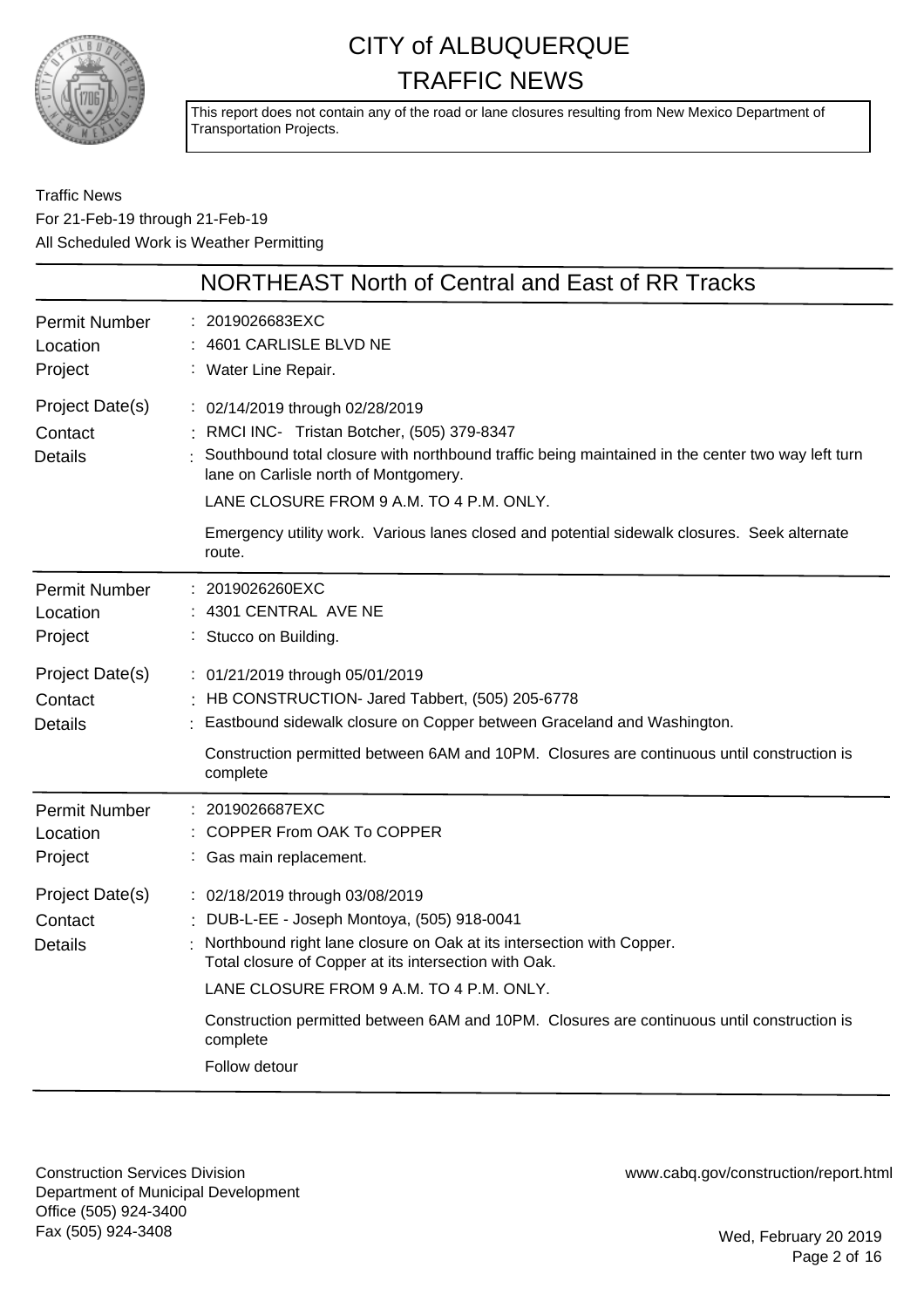

This report does not contain any of the road or lane closures resulting from New Mexico Department of Transportation Projects.

#### Traffic News For 21-Feb-19 through 21-Feb-19 All Scheduled Work is Weather Permitting

|                                              | NORTHEAST North of Central and East of RR Tracks                                                                                                                                                                                                                                                                                                                                                                                           |
|----------------------------------------------|--------------------------------------------------------------------------------------------------------------------------------------------------------------------------------------------------------------------------------------------------------------------------------------------------------------------------------------------------------------------------------------------------------------------------------------------|
| <b>Permit Number</b><br>Location<br>Project  | : 2018025665EXC<br>: CUTLER From MORNINGSIDE NE<br>: Sewer Line and Manhole Installation.                                                                                                                                                                                                                                                                                                                                                  |
| Project Date(s)<br>Contact<br><b>Details</b> | : 12/17/2018 through 03/22/2019<br>: RMCI - Oswaldo Marin, (505) 345-0008<br>Phase 1: Total eastbound closure on Cutler west of Morningside. Two way traffic will be<br>maintained by flagging operation.<br>Phase 2: Total eastbound closure on Cutler west of Morningside. Follow Detour.<br>Phase 3: Total westbound closure on Cutler west of Morningside. Follow Detour.<br>LANE CLOSURE FROM 9 A.M. TO 4 P.M. ONLY.<br>Follow detour |
| <b>Permit Number</b><br>Location<br>Project  | : 2019026734EXC<br>1700 INDIAN PLAZA From INDIAN SCHOOL To 1700 INDIAN PLAZA<br>: Bore new fiber to address.                                                                                                                                                                                                                                                                                                                               |
| Project Date(s)<br>Contact<br><b>Details</b> | : 02/21/2019 through 03/01/2019<br>: KELLY CABLE - James Richardson, (505) 280-4383<br>Westbound right lane, bike lane and sidewalk closure on Indian School between Carlisle and<br>Indian Plaza.<br>Northbound right lane and sidewalk closure on Indian Plaza north of Indian School.<br>LANE CLOSURE FROM 9 A.M. TO 4 P.M. ONLY.                                                                                                       |
| <b>Permit Number</b><br>Location<br>Project  | : 2019026727EXC<br>7400 INDIAN SCHOOL RD NE<br>: INSTALL NEW GAS SERVICE.                                                                                                                                                                                                                                                                                                                                                                  |
| Project Date(s)<br>Contact<br><b>Details</b> | : 02/18/2019 through 03/01/2019<br>: NM GAS - Steve Baca, (505) 401-7540<br>Eastbound total closure with eastbound traffic being maintained in the westbound left lane on<br>Indian School between Espanola and Pennsylvania.<br>LANE CLOSURE FROM 9 A.M. TO 4 P.M. ONLY.<br>Emergency utility work. Various lanes closed and potential sidewalk closures. Seek alternate<br>route.                                                        |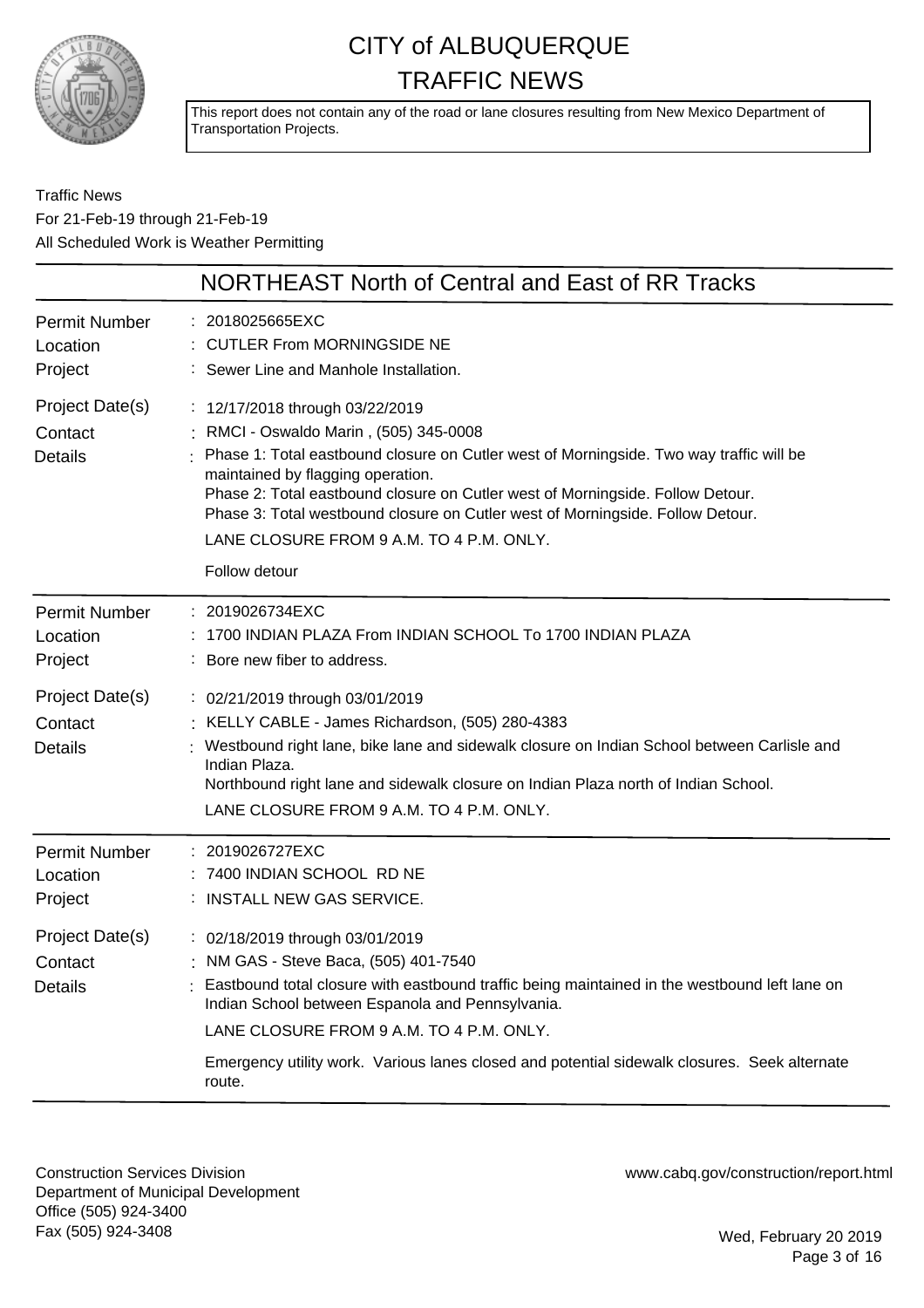

This report does not contain any of the road or lane closures resulting from New Mexico Department of Transportation Projects.

Traffic News For 21-Feb-19 through 21-Feb-19 All Scheduled Work is Weather Permitting

|                                              | NORTHEAST North of Central and East of RR Tracks                                                                                                                                                                                                                                                                                                                                                                                                                                                                                              |
|----------------------------------------------|-----------------------------------------------------------------------------------------------------------------------------------------------------------------------------------------------------------------------------------------------------------------------------------------------------------------------------------------------------------------------------------------------------------------------------------------------------------------------------------------------------------------------------------------------|
| <b>Permit Number</b><br>Location<br>Project  | : 2019026619EXC<br>: 6310 JEFFERSON ST NE<br>: TRENCH JOB PLACING FIBER.                                                                                                                                                                                                                                                                                                                                                                                                                                                                      |
| Project Date(s)<br>Contact<br><b>Details</b> | : 02/18/2019 through 02/22/2019<br>: KELLY CABLE- Perri Sanchez, (505) 343-1144<br>Northbound right lane, right turn lane, bike lane and sidewalk closure on Jefferson south of<br>Presidential.<br>LANE CLOSURE FROM 9 A.M. TO 4 P.M. ONLY.                                                                                                                                                                                                                                                                                                  |
| <b>Permit Number</b><br>Location<br>Project  | : 2019026714EXC<br>: JEFFERSON and SUN NE<br>: Boring under Jefferson to Journal Paper Building.                                                                                                                                                                                                                                                                                                                                                                                                                                              |
| Project Date(s)<br>Contact<br><b>Details</b> | : 02/20/2019 through 02/27/2019<br>: KELLY CABLE- Perri Sanchez, (505) 343-1144<br>: Phase 1: Southbound right lane and sidewalk closure on Jefferson north of Sun.<br>Phase 2: Northbound right lane and sidewalk closure on Jefferson north of Sun.<br>Closure on both sides of Jefferson will not be simultaneous.<br>Phase 3: Westbound lane and sidewalk closure on Sun west of Jefferson.<br>LANE CLOSURE FROM 9 A.M. TO 4 P.M. ONLY.<br>This traffic control setup includes a flagging operation, use caution and be prepared to stop. |
| <b>Permit Number</b><br>Location<br>Project  | : 2019026118EXC<br>: JUAN TABO From SPAIN To EUBANK<br>: Excavation.                                                                                                                                                                                                                                                                                                                                                                                                                                                                          |
| Project Date(s)<br>Contact<br><b>Details</b> | : 02/11/2019 through 02/22/2019<br>: LAN-TEL COMMUNICATION SERVICES - Tony Guinn, (816) 206-2910<br>Northbound right lane and sidewalk closure on Juan Tabo between Spain and Eubank.<br>Work zone shall be in the increments of maximum 1600'.<br>LANE CLOSURE FROM 9 A.M. TO 4 P.M. ONLY.                                                                                                                                                                                                                                                   |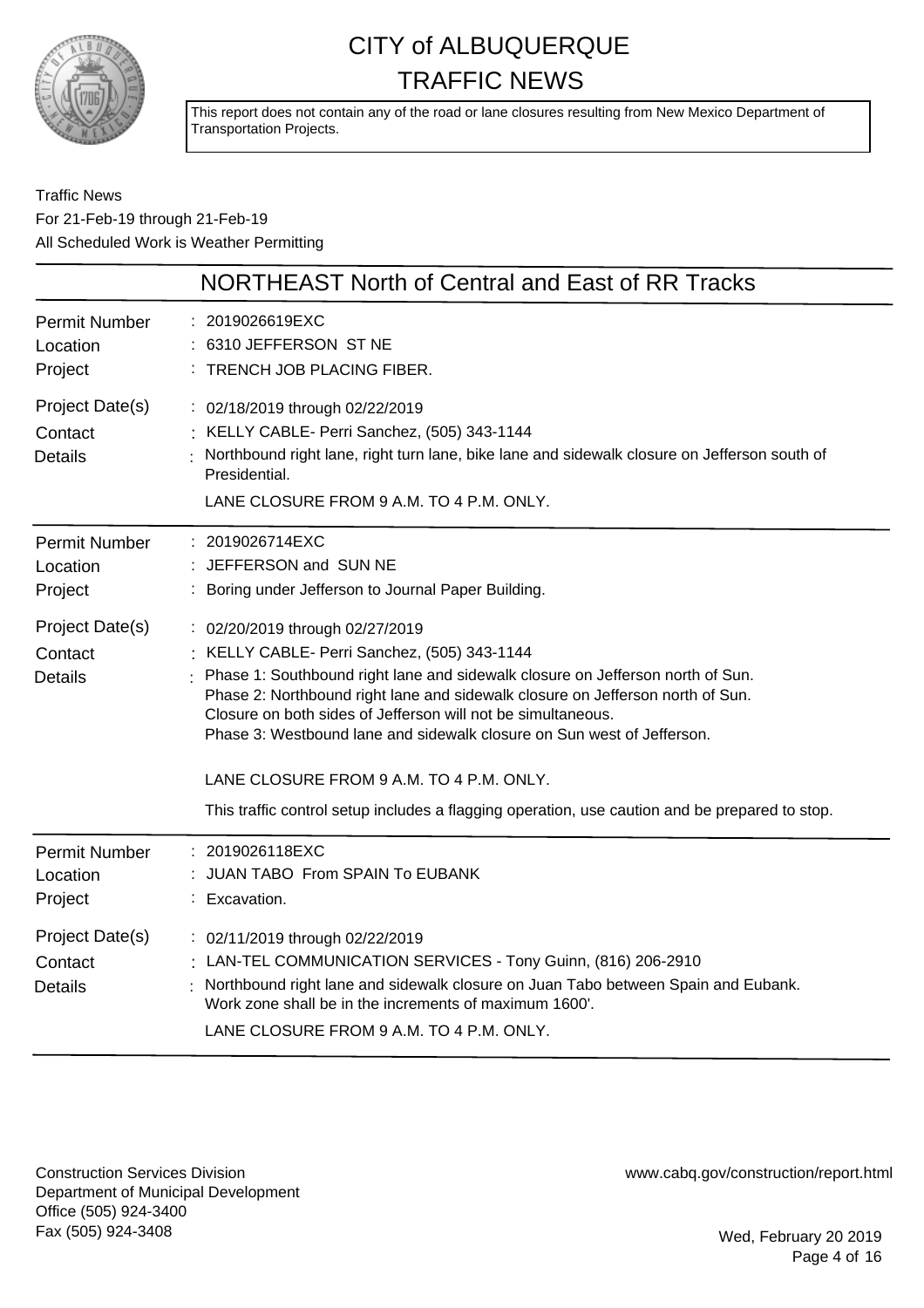

This report does not contain any of the road or lane closures resulting from New Mexico Department of Transportation Projects.

#### Traffic News For 21-Feb-19 through 21-Feb-19 All Scheduled Work is Weather Permitting

|                                              | NORTHEAST North of Central and East of RR Tracks                                                                                                                                                                                                                                        |
|----------------------------------------------|-----------------------------------------------------------------------------------------------------------------------------------------------------------------------------------------------------------------------------------------------------------------------------------------|
| <b>Permit Number</b><br>Location<br>Project  | : 2019026778EXC<br>JUAN TABO at COMANCHE NE<br>: DIRECTIONAL BORE / DRILL                                                                                                                                                                                                               |
| Project Date(s)<br>Contact<br><b>Details</b> | : 02/21/2019 through 02/26/2019<br>: MEGACOMM - AMBERLY Encinias, (505) 615-0114<br>: Southbound right lane and sidewalk closure and eastbound right lane and sidewalk closure at<br>the intersection of Juan Tabo Blyd and Comanche Rd.<br>LANE CLOSURE FROM 7 A.M. to 10 P.M. ONLY    |
| <b>Permit Number</b><br>Location<br>Project  | : 2019026758EXC<br>: LOMAS at UNIVERSITY NE<br>: Repairing the Curb & Gutter.                                                                                                                                                                                                           |
| Project Date(s)<br>Contact<br><b>Details</b> | : 02/21/2019 through 02/21/2019<br>: COA Fred Montoya (Street Maint.), (505) 857-8017<br>Eastbound right lane and sidewalk closure on Loams west of University.<br>Southbound right lane and sidewalk closure on University south of Lomas.<br>LANE CLOSURE FROM 9 A.M. TO 4 P.M. ONLY. |
| <b>Permit Number</b><br>Location<br>Project  | : 2019026427EXC<br>LOMAS From SHIRLEY To CHELWOOD PARK<br>: Excavation                                                                                                                                                                                                                  |
| Project Date(s)<br>Contact<br><b>Details</b> | : 01/30/2019 through 02/26/2019<br>: LAN-TEL COMMUNICATION SERVICES - Tony Guinn, (816) 206-2910<br>: Eastbound right lane and sidewalk closure on Lomas Blvd between Maxine and Chelwood. EB<br>traffic will be reduced to two lanes.<br>LANE CLOSURE FROM 9 A.M. TO 4 P.M. ONLY.      |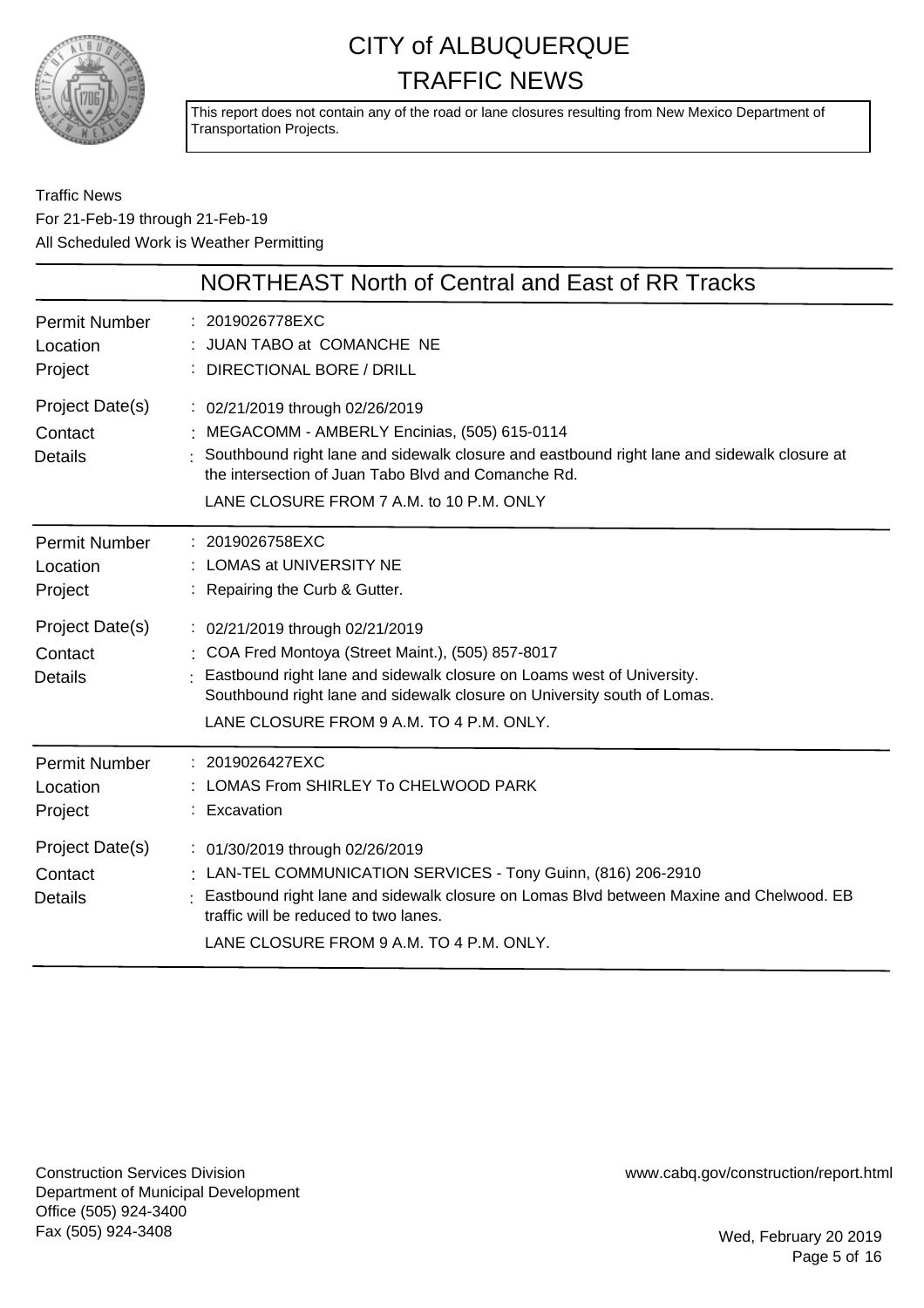

This report does not contain any of the road or lane closures resulting from New Mexico Department of Transportation Projects.

Traffic News For 21-Feb-19 through 21-Feb-19 All Scheduled Work is Weather Permitting

|                                              | NORTHEAST North of Central and East of RR Tracks                                                                                                                                                                                                                                                                                                                                                                                                                                                                                                                                                                                                                                                                                                  |
|----------------------------------------------|---------------------------------------------------------------------------------------------------------------------------------------------------------------------------------------------------------------------------------------------------------------------------------------------------------------------------------------------------------------------------------------------------------------------------------------------------------------------------------------------------------------------------------------------------------------------------------------------------------------------------------------------------------------------------------------------------------------------------------------------------|
| <b>Permit Number</b>                         | : 2019026570EXC                                                                                                                                                                                                                                                                                                                                                                                                                                                                                                                                                                                                                                                                                                                                   |
| Location                                     | LOMAS From YALE To VASSAR                                                                                                                                                                                                                                                                                                                                                                                                                                                                                                                                                                                                                                                                                                                         |
| Project                                      | : Directional Bore - Install HDPE Conduit                                                                                                                                                                                                                                                                                                                                                                                                                                                                                                                                                                                                                                                                                                         |
| Project Date(s)<br>Contact<br><b>Details</b> | : 02/11/2019 through 03/02/2019<br>: ADB COMPANIES - Bryce Basista, (314) 562-3579<br>: Phase I: East and westbound outside lane and sidewalk closure on Lomas Blvd just east of<br>Stanford Dr.<br>Phase II: Westbound right lane and sidewalk closure on Lomas Blvd between Stanford Dr. and<br>Yale Blvd.<br>Phase III: East and westbound lane and sidewalk closure on Lomas Blvd just west of Yale Blvd.<br>Phase IV: Southbound parking lane and sidewalk closure on Yale Blvd between Lomas Blvd<br>and Las Lomas. Westbound parking lane and sidewalk closure on Las Lomas between Yale<br>and Buena Vista. Northbound parking lane and sidewalk closure on Buena Vista north of Las<br>Lomas.<br>LANE CLOSURE FROM 8 P.M. TO 6 A.M. ONLY |
| <b>Permit Number</b>                         | : 2019026499EXC                                                                                                                                                                                                                                                                                                                                                                                                                                                                                                                                                                                                                                                                                                                                   |
| Location                                     | LOMAS From SAN MATEO To SAN PEDRO                                                                                                                                                                                                                                                                                                                                                                                                                                                                                                                                                                                                                                                                                                                 |
| Project                                      | : Install HDPE Conduit                                                                                                                                                                                                                                                                                                                                                                                                                                                                                                                                                                                                                                                                                                                            |
| Project Date(s)<br>Contact<br><b>Details</b> | : 02/04/2019 through 02/25/2019<br>: ADB COMPANIES - Bryce Basista, (314) 562-3579<br>: Eastbound right lane and sidewalk closure on Lomas Blvd between San Mateo Blvd and San<br>Pedro Dr. EB traffic will be reduced to two lanes.<br>LANE CLOSURE FROM 7 A.M. to 10 P.M. ONLY                                                                                                                                                                                                                                                                                                                                                                                                                                                                  |
| <b>Permit Number</b>                         | : 2019026192EXC                                                                                                                                                                                                                                                                                                                                                                                                                                                                                                                                                                                                                                                                                                                                   |
| Location                                     | : LUMBER From SAN MATEO To OSUNA                                                                                                                                                                                                                                                                                                                                                                                                                                                                                                                                                                                                                                                                                                                  |
| Project                                      | : Aerial Fiber Installation                                                                                                                                                                                                                                                                                                                                                                                                                                                                                                                                                                                                                                                                                                                       |
| Project Date(s)                              | : 02/19/2019 through 03/02/2019                                                                                                                                                                                                                                                                                                                                                                                                                                                                                                                                                                                                                                                                                                                   |
| Contact                                      | : LAN-TEL COMMUNICATION SERVICES - Tony Guinn, (816) 206-2910                                                                                                                                                                                                                                                                                                                                                                                                                                                                                                                                                                                                                                                                                     |
| <b>Details</b>                               | : Intermittent traffic control on San Mateo Blvd at Mcleod                                                                                                                                                                                                                                                                                                                                                                                                                                                                                                                                                                                                                                                                                        |

Construction Services Division Department of Municipal Development Office (505) 924-3400 Fax (505) 924-3408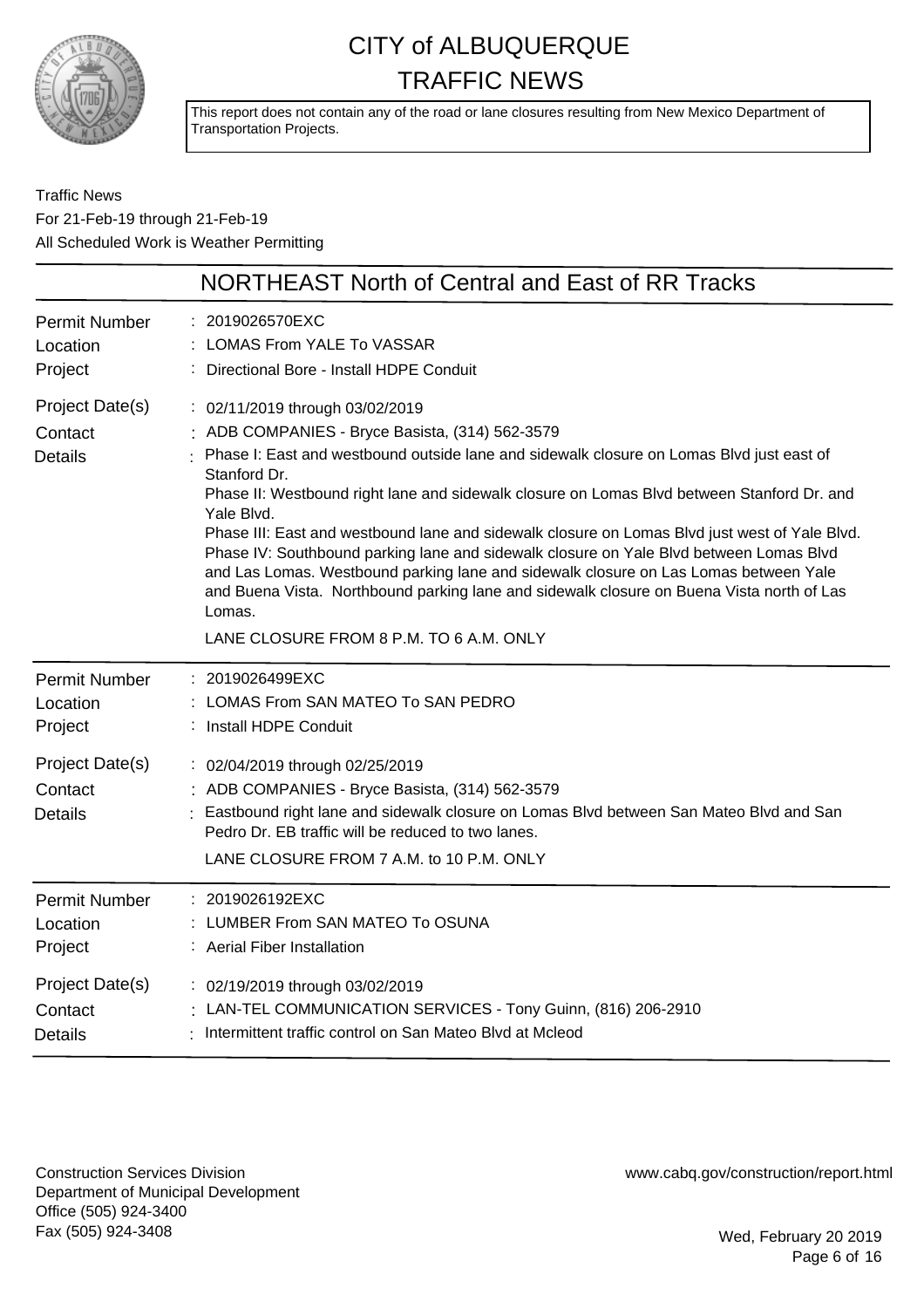

This report does not contain any of the road or lane closures resulting from New Mexico Department of Transportation Projects.

Traffic News For 21-Feb-19 through 21-Feb-19 All Scheduled Work is Weather Permitting

|                                              | NORTHEAST North of Central and East of RR Tracks                                                                                                                                                                                                                                                                                                                                                                                                                                                                                                                                                                                                        |
|----------------------------------------------|---------------------------------------------------------------------------------------------------------------------------------------------------------------------------------------------------------------------------------------------------------------------------------------------------------------------------------------------------------------------------------------------------------------------------------------------------------------------------------------------------------------------------------------------------------------------------------------------------------------------------------------------------------|
| <b>Permit Number</b><br>Location<br>Project  | : 2019026496EXC<br>MANZANO From LOMAS To ROMA<br>: Directional Bore                                                                                                                                                                                                                                                                                                                                                                                                                                                                                                                                                                                     |
| Project Date(s)<br>Contact<br><b>Details</b> | : 02/04/2019 through 02/22/2019<br>: ADB COMPANIES - Bryce Basista, (314) 562-3579<br>Southbound parking lane and sidewalk closure on Manzano St. between Roma Ave and Marble<br>Ave.<br>Mobile shadow truck operation on Lomas Blvd at Manzano St. for utility locating.<br>LANE CLOSURE FROM 7 A.M. to 10 P.M. ONLY                                                                                                                                                                                                                                                                                                                                   |
|                                              | No work is permitted on Lomas (including pot holing) until next week to avoid conflict with Light<br>Connections aerial work.                                                                                                                                                                                                                                                                                                                                                                                                                                                                                                                           |
| <b>Permit Number</b><br>Location<br>Project  | 2019026653EXC<br>: 4500 MASTHEAD ST NE<br>: Repair Sidewalks - 9:AM to 4:00 PM.                                                                                                                                                                                                                                                                                                                                                                                                                                                                                                                                                                         |
| Project Date(s)<br>Contact<br><b>Details</b> | : 02/11/2019 through 02/23/2019<br>: BCL ENTERPRISES - Glenn Benedetto, (505) 269-7979<br>Eastbound sidewalk closure on Masthead between Washington and Jefferson.<br>LANE CLOSURE FROM 9 A.M. TO 4 P.M. ONLY.                                                                                                                                                                                                                                                                                                                                                                                                                                          |
| <b>Permit Number</b><br>Location<br>Project  | : 2019026579EXC<br>MENAUL From CHAMA To PROSPECT<br>: Finish Construction - Directional Bore - Install HDPE Conduit                                                                                                                                                                                                                                                                                                                                                                                                                                                                                                                                     |
| Project Date(s)<br>Contact<br><b>Details</b> | : 02/11/2019 through 02/23/2019<br>: ADB COMPANIES - Bryce Basista, (314) 562-3579<br>Phase I: Eastbound parking lane and sidewalk closure on Prospect PI between Chama St. and<br>Indian School Rd.<br>Phase II: Southbound parking lane and sidewalk closure on Chama ST. between Prospect Pl<br>and Menaul Blvd.<br>Phase III: Eastbound right lane and sidewalk closure on Menaul Blvd between Chama St. and<br>Mesila St. and a southbound parking lane and sidewalk closure on Mesilla St. at Menaul blvd.<br>LANE CLOSURE FROM 7 A.M. to 10 P.M. ON PROSPECT, CHAMA, AND MESILLA ONLY<br>LANE CLSOURE FROM 9 A.M. TO 4 P.M. ON MENAUL BLVD ONLY. |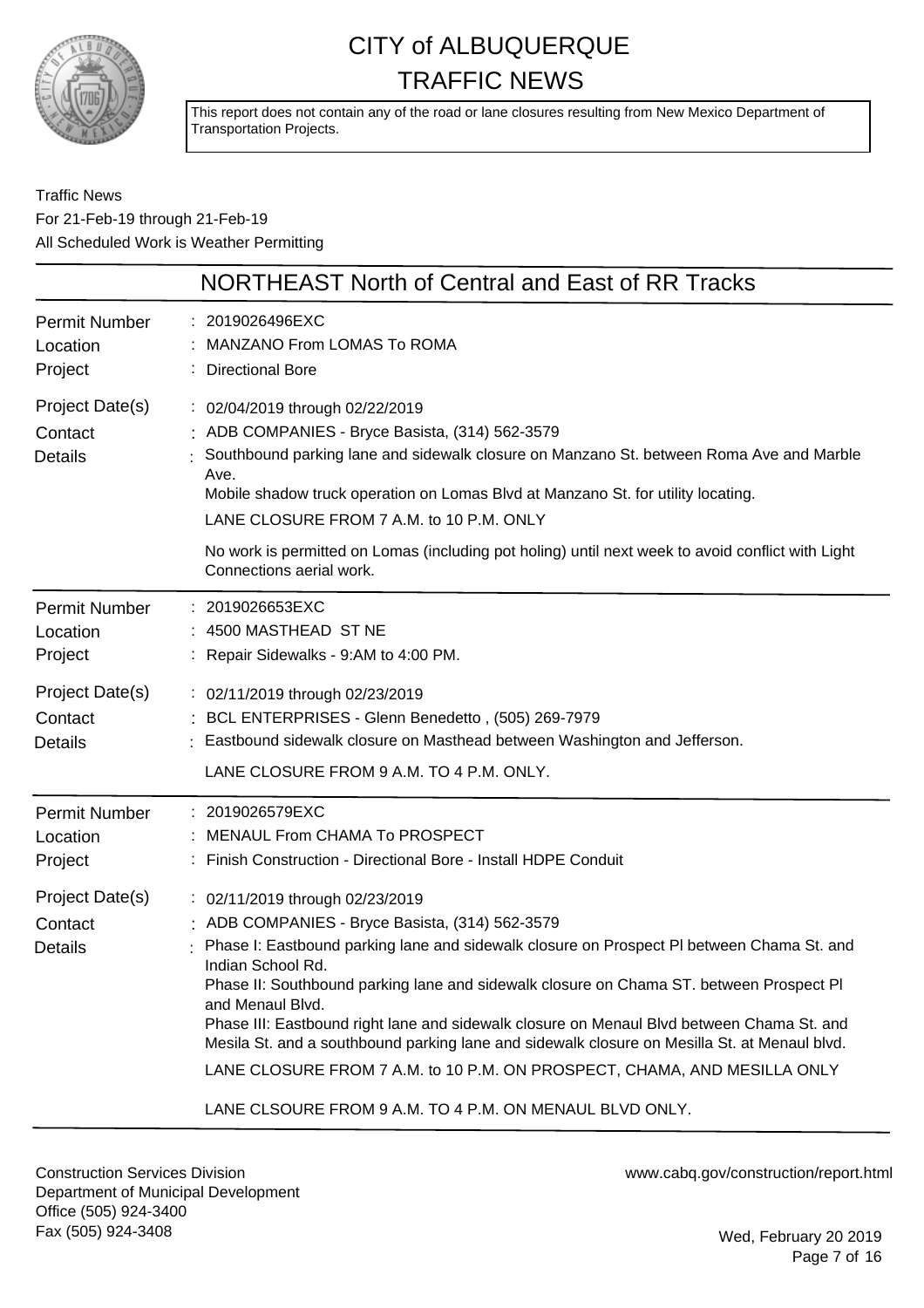

This report does not contain any of the road or lane closures resulting from New Mexico Department of Transportation Projects.

#### Traffic News For 21-Feb-19 through 21-Feb-19 All Scheduled Work is Weather Permitting

|                                                                                             | NORTHEAST North of Central and East of RR Tracks                                                                                                                                                                                                                                                                                                                                                                                                                                                                                                          |
|---------------------------------------------------------------------------------------------|-----------------------------------------------------------------------------------------------------------------------------------------------------------------------------------------------------------------------------------------------------------------------------------------------------------------------------------------------------------------------------------------------------------------------------------------------------------------------------------------------------------------------------------------------------------|
| <b>Permit Number</b><br>Location<br>Project                                                 | : 2018024120EXC<br>: SAN MATEO From MCLEOD To OSUNA<br>: Street Light Pole Replacement for COA                                                                                                                                                                                                                                                                                                                                                                                                                                                            |
| Project Date(s)<br>Contact<br><b>Details</b>                                                | : 09/26/2018 through 10/17/2019<br>: BIXBY- Chris Perez, (505) 366-4660<br>Mobile street light operation on San Mateo between McLeod and Osuna.<br>LANE CLOSURE FROM 9 A.M. TO 4 P.M. ONLY.                                                                                                                                                                                                                                                                                                                                                               |
| <b>Permit Number</b><br>Location<br>Project<br>Project Date(s)<br>Contact<br><b>Details</b> | : 2019026762EXC<br>: SAN MATEO at SAN MATEO LANE NE<br>Placing aerial fiber, stop traffic as we place equipment & fiber to go from pole on east side of<br>San Mateo to west side - 9AM to 4PM<br>: 02/21/2019 through 02/21/2019<br>: DEL RIO CONSTRUCTION - Craig Wilkinson, (505) 350-1464<br>Intermittent traffic control on San Mateo Blvd between Montgomery Blvd and Mcleod Rd. APD<br>will hold vehicles for brief periods (less than 5 minutes) between 9AM and 3PM                                                                              |
| <b>Permit Number</b><br>Location<br>Project<br>Project Date(s)<br>Contact<br><b>Details</b> | $: 2019026468$ EXC<br>: 1358 WYOMING From CONSTITUTION To 1358 WYOMING<br>: 2 Water Taps & 1 Hydrant Tap, including Curb, sidewalk & drivepad replacement on south side<br>of Constitution NE<br>: 02/04/2019 through 02/22/2019<br>: GANDYDANCER- Tania Saucedo, (505) 873-2222<br>: Eastbound thru lane and westbound left turn lane closure on Constitution Ave at Wyoming Blvd.<br>Two-way traffic will be maintained with a traffic split.<br>Construction permitted between 6AM and 10PM. Closures are continuous until construction is<br>complete |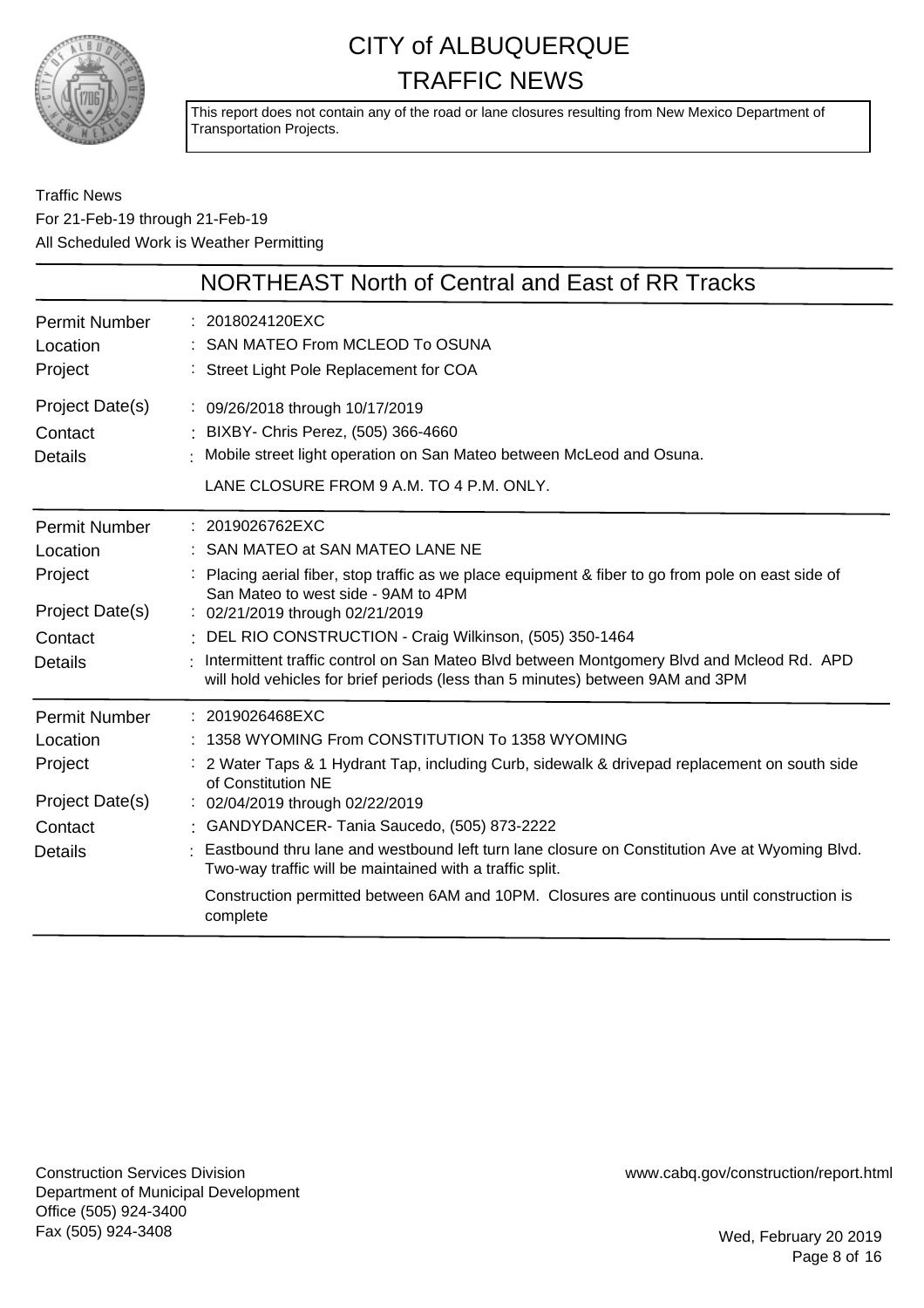

This report does not contain any of the road or lane closures resulting from New Mexico Department of Transportation Projects.

#### Traffic News For 21-Feb-19 through 21-Feb-19 All Scheduled Work is Weather Permitting

|                                              | NORTHWEST North of Central and West of RR Tracks                                                                                                                                                                                                                                                                                                                                                                                           |
|----------------------------------------------|--------------------------------------------------------------------------------------------------------------------------------------------------------------------------------------------------------------------------------------------------------------------------------------------------------------------------------------------------------------------------------------------------------------------------------------------|
| <b>Permit Number</b><br>Location<br>Project  | : 2019026447EXC<br>: PARADISE From LA PAZ To UNIVERSE<br>: Underground Communications Work                                                                                                                                                                                                                                                                                                                                                 |
| Project Date(s)<br>Contact<br><b>Details</b> | : 01/31/2019 through 02/22/2019<br>: LAN-TEL COMMUNICATION SERVICES - Tony Guinn, (816) 206-2910<br>: Westbound sidewalk closure on Paradise Blvd between Universe Blvd and La Paz Dr.<br>Construction permitted between 6AM and 10PM. Closures are continuous until construction is<br>complete                                                                                                                                           |
| <b>Permit Number</b><br>Location<br>Project  | : 2019026585EXC<br>: 2804 RIO GRANDE BLVD NW<br>: Install 45' tangent pole.                                                                                                                                                                                                                                                                                                                                                                |
| Project Date(s)<br>Contact<br><b>Details</b> | : 02/21/2019 through 02/21/2019<br>: AMERICAN POWER LLC (ATKINSON) - Patrick Garcia, (505) 379-0729<br>: Northbound parking lane, bike lane and sidewalk closure on Rio Grande north of Campbell.<br>Traffic will be maintained in both lanes.<br>LANE CLOSURE FROM 9 A.M. TO 4 P.M. ONLY.                                                                                                                                                 |
| <b>Permit Number</b><br>Location<br>Project  | : 2019026577EXC<br>: ROMA From 11TH To 14TH<br>Directonal Bore - Install HDPE Conduit                                                                                                                                                                                                                                                                                                                                                      |
| Project Date(s)<br>Contact<br><b>Details</b> | : 02/08/2019 through 02/28/2019<br>: ADB COMPANIES - Bryce Basista, (314) 562-3579<br>: Phase I: westbound parking lane and sidewalk closure on Roma Ave between 14th St. and 11th<br>St.<br>Phase II: Northbound parking lane and sidewalk closure on 11th St. between Roma Ave and<br>Lomas Blvd and a westbound right lane, parking lane, and sidewalk closure on Lomas Blvd at<br>11th St.<br>LANE CLOSURE FROM 7 A.M. to 10 P.M. ONLY |

Construction Services Division Department of Municipal Development Office (505) 924-3400 Fax (505) 924-3408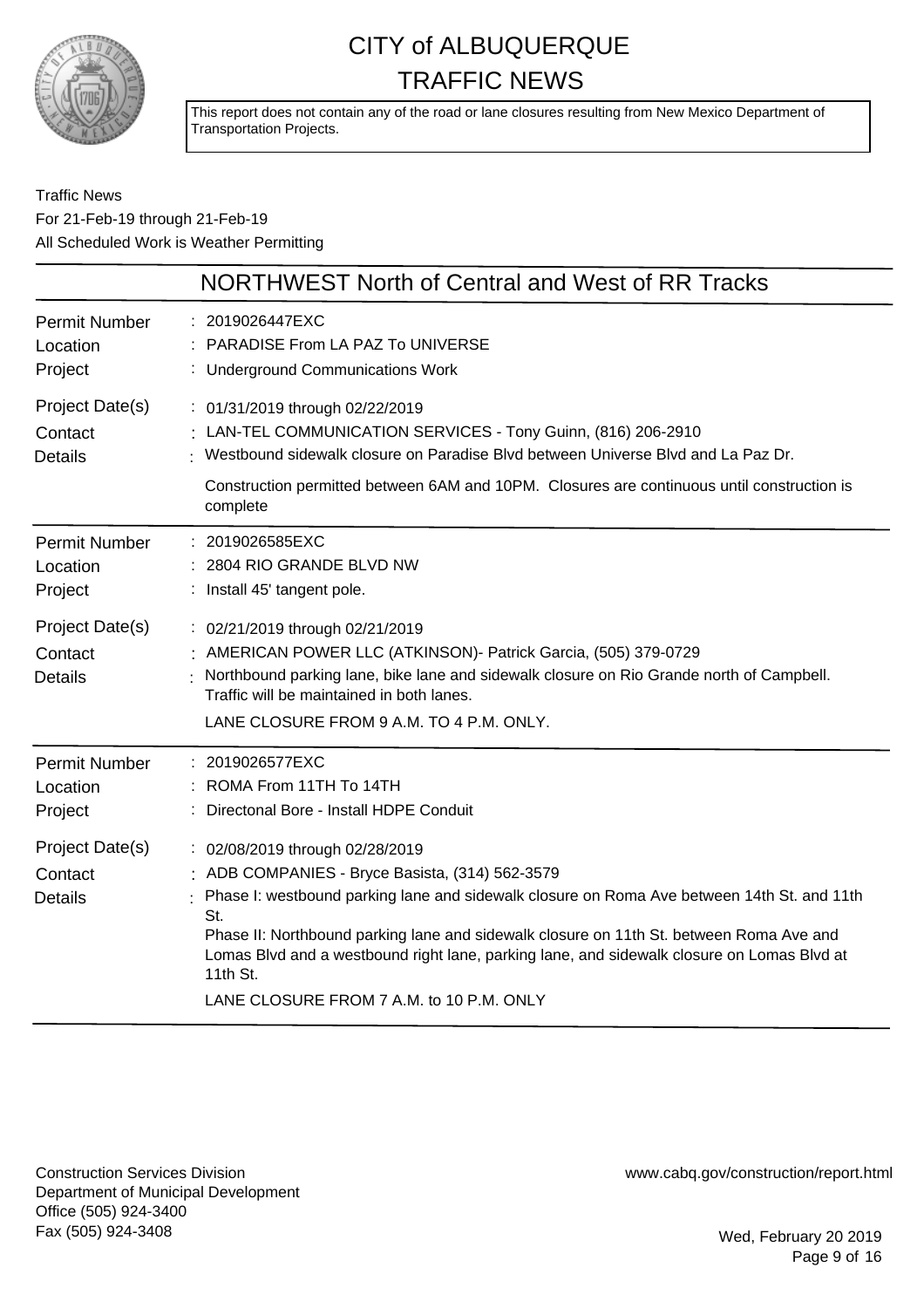

This report does not contain any of the road or lane closures resulting from New Mexico Department of Transportation Projects.

Traffic News For 21-Feb-19 through 21-Feb-19 All Scheduled Work is Weather Permitting

|                      | NORTHWEST North of Central and West of RR Tracks                                                                                      |
|----------------------|---------------------------------------------------------------------------------------------------------------------------------------|
| <b>Permit Number</b> | : 2019026748EXC                                                                                                                       |
| Location             | $: 401$ ROMA NW                                                                                                                       |
| Project              | : Directional boring of new conduit for Fiber installation. Due to emergency conditions and<br>removal of concrete for line location. |
| Project Date(s)      | $\therefore$ 02/12/2019 through 02/27/2019                                                                                            |
| Contact              | : B & D INDUSTRIES- Michael Sadler, (505) 252-1260                                                                                    |
| Details              | : Westbound sidewalk closure on left side of Fruit between 4th St. and 5th St.                                                        |
|                      | LANE CLOSURE FROM 9 A.M. TO 4 P.M. ONLY.                                                                                              |
|                      | Emergency utility work. Various lanes closed and potential sidewalk closures. Seek alternate<br>route.                                |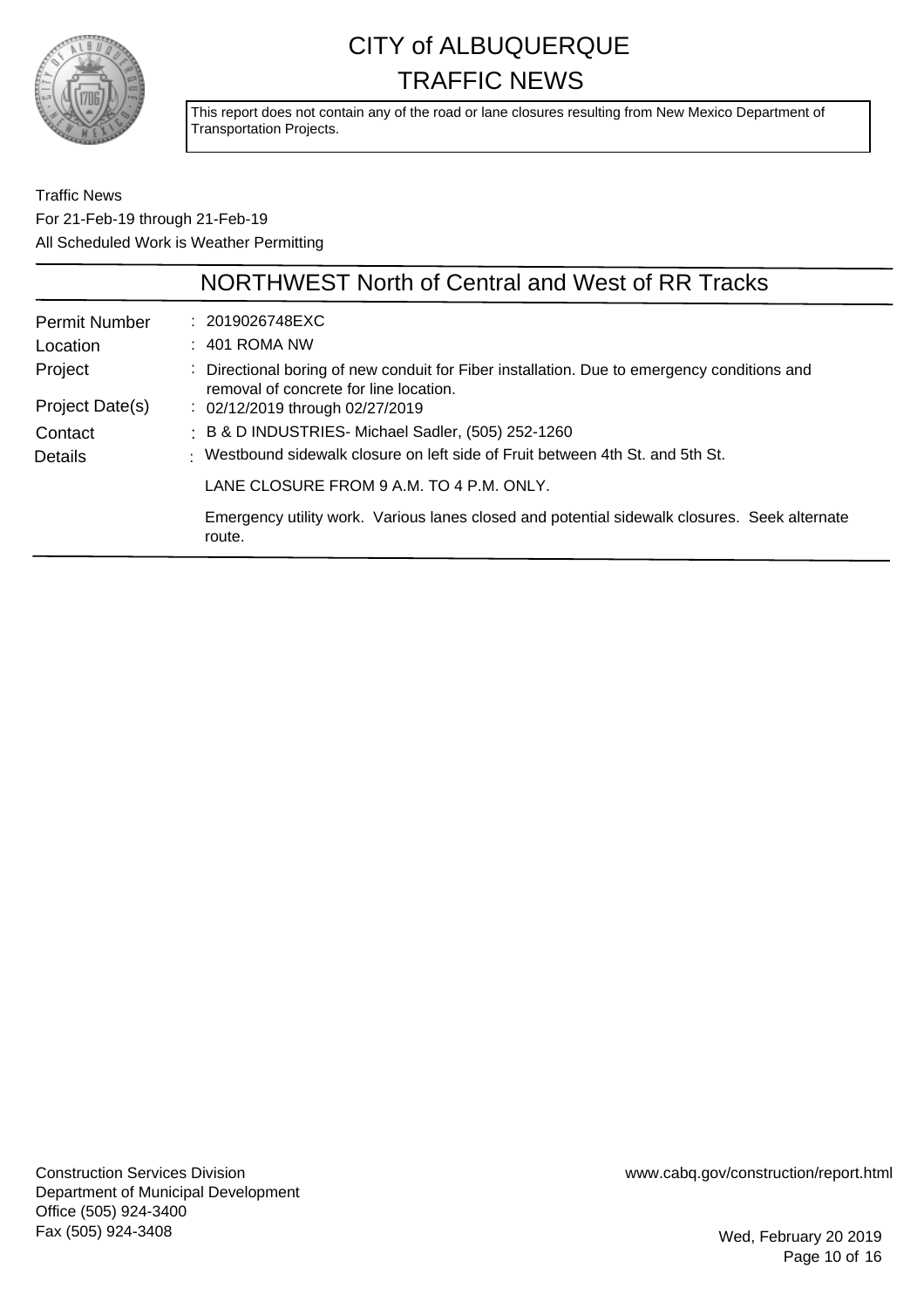

This report does not contain any of the road or lane closures resulting from New Mexico Department of Transportation Projects.

#### Traffic News For 21-Feb-19 through 21-Feb-19 All Scheduled Work is Weather Permitting

|                                              | SOUTHEAST South of Central and East of RR Tracks                                                                                                                                                                                                                                                                                    |
|----------------------------------------------|-------------------------------------------------------------------------------------------------------------------------------------------------------------------------------------------------------------------------------------------------------------------------------------------------------------------------------------|
| <b>Permit Number</b><br>Location<br>Project  | : 2019026731EXC<br>11715 CENTRAL From JUAN TABO To 11715 CENTRAL<br>: Maintenance in Vaults.                                                                                                                                                                                                                                        |
| Project Date(s)<br>Contact<br><b>Details</b> | : 02/21/2019 through 02/21/2019<br>: NM GAS - Leo Sanchez, (505) 259-8559<br>: Westbound right lane and sidewalk closure on Central east and west of Juan Tabo. Traffic will<br>be maintained in the center and left lane.<br>LANE CLOSURE FROM 9 A.M. TO 4 P.M. ONLY.                                                              |
| <b>Permit Number</b><br>Location<br>Project  | : 2018025542EXC<br>: GIBSON at LOUISIANA SE<br>: Road Infrasture Improvement.                                                                                                                                                                                                                                                       |
| Project Date(s)<br>Contact<br>Details        | : 12/10/2018 through 02/22/2019<br>FRANKLIN'S EARTHMOVING - Hector Perez, (505) 991-2200<br>Eastbound right lane, center lane and sidewalk closure on Gibson east of Louisiana. Traffic will<br>be maintained in the westbound left turn lane on Gibson east of Louisiana.<br>CONSTRUCTION PERMITTED BETWEEN 7 A.M. AND 7 P.M. ONLY |
| <b>Permit Number</b><br>Location<br>Project  | 2019026750EXC<br><b>GIBSON From LOUISIANA To GIBSON</b><br>: Gibson Blvd Reconstruction.                                                                                                                                                                                                                                            |
| Project Date(s)<br>Contact<br><b>Details</b> | : 02/17/2019 through 03/16/2019<br>: FRANKLIN'S EARTHMOVING - Hector Perez, (505) 991-2200<br>Total street closure on Gibson east of Louisiana.<br>Follow detour                                                                                                                                                                    |
|                                              | Construction permitted between 6AM and 10PM. Closures are continuous until construction is<br>complete                                                                                                                                                                                                                              |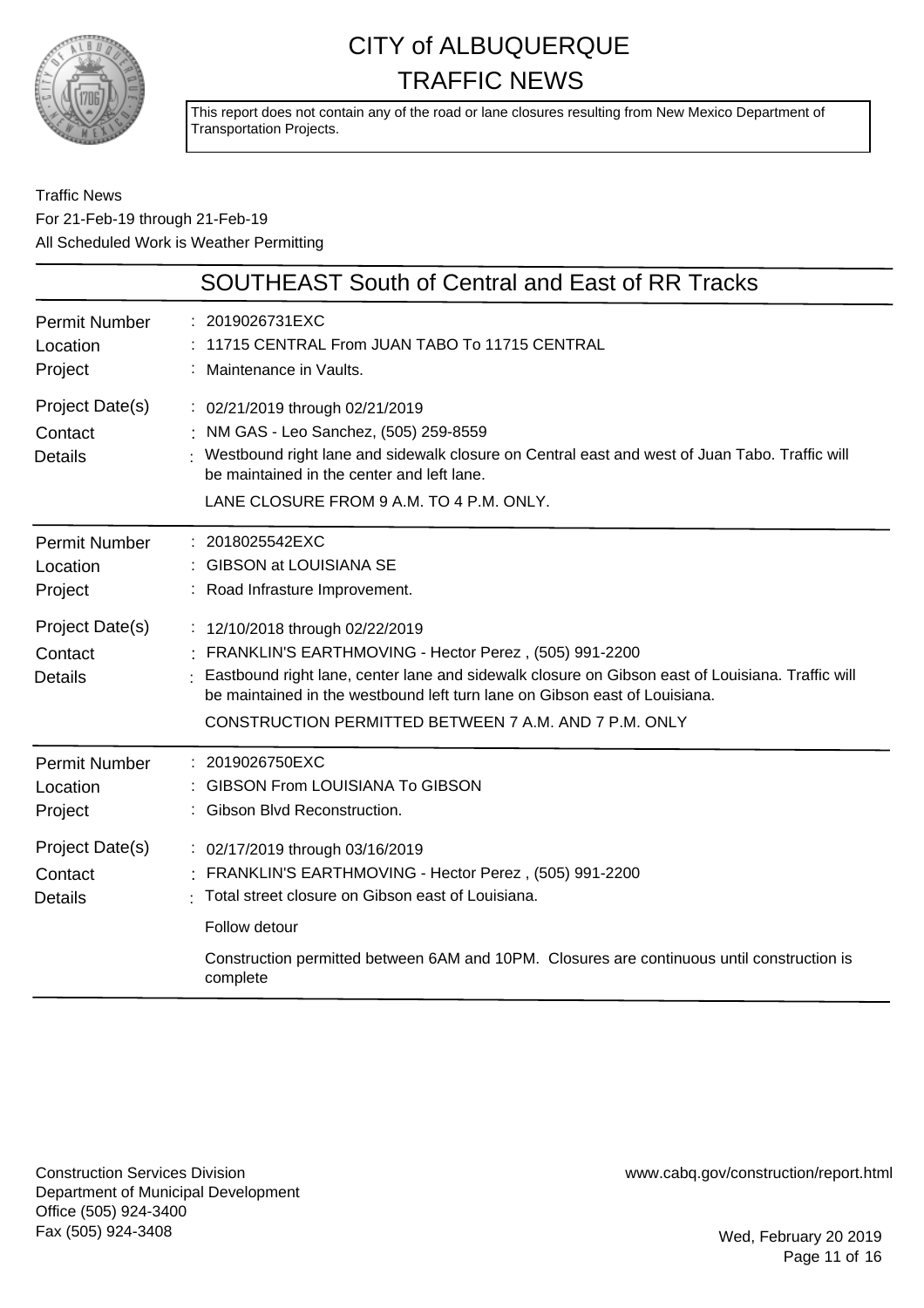

This report does not contain any of the road or lane closures resulting from New Mexico Department of Transportation Projects.

Traffic News For 21-Feb-19 through 21-Feb-19 All Scheduled Work is Weather Permitting

|                                              | <b>SOUTHEAST South of Central and East of RR Tracks</b>                                                                                                                                                                                                                              |
|----------------------------------------------|--------------------------------------------------------------------------------------------------------------------------------------------------------------------------------------------------------------------------------------------------------------------------------------|
| <b>Permit Number</b><br>Location<br>Project  | : 2019026689EXC<br>: 1400 GIBSON BLVD SE<br>: INSTALL NEW GAS SERVICE.                                                                                                                                                                                                               |
| Project Date(s)<br>Contact<br><b>Details</b> | : 02/18/2019 through 03/01/2019<br>: NM GAS - Steve Baca, (505) 401-7540<br>Eastbound right lane, center lane, bike lane and sidewalk closure on Gibson between Mulberry<br>and University. Traffic will be maintained in the left lane.<br>LANE CLOSURE FROM 9 A.M. TO 4 P.M. ONLY. |
| <b>Permit Number</b><br>Location<br>Project  | : 2019026717EXC<br>: GIBSON From COLUMBIA To GIRARD<br>: Bike lane close and side walk close on Gibson Blvd. SE.                                                                                                                                                                     |
| Project Date(s)<br>Contact<br><b>Details</b> | : 02/20/2019 through 02/22/2019<br>: HIGH 5 NETWORKS - Edgar Mendez, (505) 804-1415<br>Eastbound bike lane and sidewalk closure on Gibson between Cornell and Columbia.<br>LANE CLOSURE FROM 9 A.M. TO 4 P.M. ONLY.                                                                  |
| <b>Permit Number</b><br>Location<br>Project  | : 2019026726EXC<br>: 816 GIRARD SE<br>: Replace Gas Service.                                                                                                                                                                                                                         |
| Project Date(s)<br>Contact<br><b>Details</b> | : 02/18/2019 through 03/01/2019<br>: NM GAS - Steve Baca, (505) 401-7540<br>Northbound lane closure with northbound traffic being maintained in the center of the road on<br>Girard south of Frontier.<br>LANE CLOSURE FROM 9 A.M. TO 4 P.M. ONLY.                                   |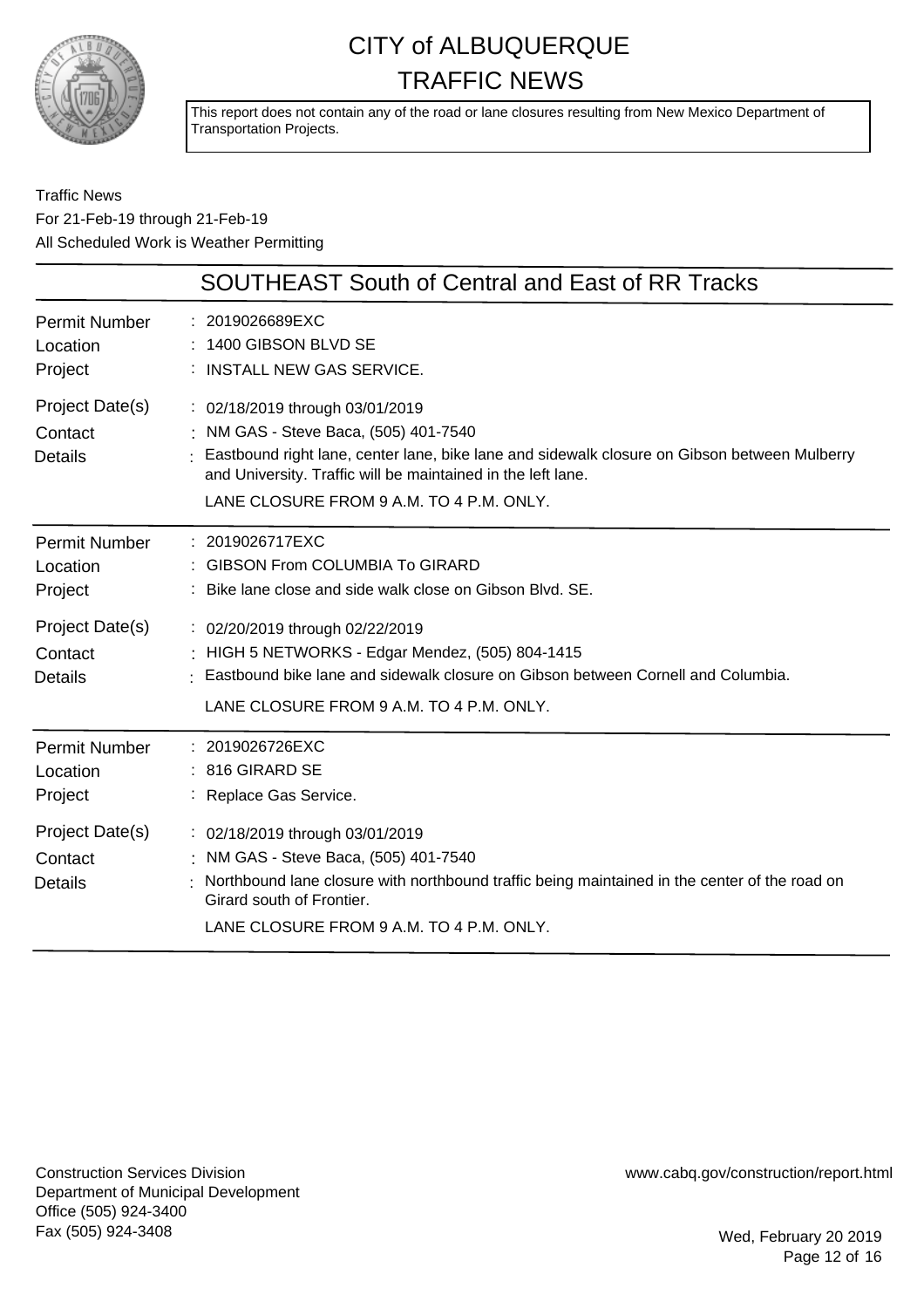

This report does not contain any of the road or lane closures resulting from New Mexico Department of Transportation Projects.

Traffic News For 21-Feb-19 through 21-Feb-19 All Scheduled Work is Weather Permitting

| <b>SOUTHEAST South of Central and East of RR Tracks</b>                                                                                                                                                                                                                                                                                                                                                                                                                                                                                                                                                                                                                                                                                                              |  |  |
|----------------------------------------------------------------------------------------------------------------------------------------------------------------------------------------------------------------------------------------------------------------------------------------------------------------------------------------------------------------------------------------------------------------------------------------------------------------------------------------------------------------------------------------------------------------------------------------------------------------------------------------------------------------------------------------------------------------------------------------------------------------------|--|--|
| : 2019026571EXC<br>ALLEY TO LOUISIANA TO CENTRAL To ALCAZAR<br>Directional Bore Install HDPE Conduit.                                                                                                                                                                                                                                                                                                                                                                                                                                                                                                                                                                                                                                                                |  |  |
| : 02/14/2019 through 02/26/2019<br>: VOLT INC- Danny Padilla, (505) 573-4954<br>: Phase 1: Eastbound right lane closure on Central between Louisiana and Alcazar.<br>Phase 2: Northbound right lane and sidewalk closure on Louisiana south of Central.<br>Southbound right lane and sidewalk closure on Louisiana south of Central.<br>Closure on both sides of Louisiana will not be simultaneous.<br>Phase 3: Southbound parking lane and sidewalk closure on Alcazar between Central and Zuni.<br>Phase 4: Alley closure south of Central between Louisiana and Indiana.<br>Phase 5: Closure on Louisiana at its intersection with Central using Truck Mounted Arrow Board<br>Mobile operation.<br>LANE CLOSURE FROM 9 A.M. TO 4 P.M. ONLY.                      |  |  |
| Emergency utility work. Various lanes closed and potential sidewalk closures. Seek alternate<br>route.                                                                                                                                                                                                                                                                                                                                                                                                                                                                                                                                                                                                                                                               |  |  |
| : 2019026505EXC<br>MARBLE From DALLAS To LOMAS<br>: Directional Bore Install HDPE Conduit and Aerial Work.                                                                                                                                                                                                                                                                                                                                                                                                                                                                                                                                                                                                                                                           |  |  |
| : 02/04/2019 through 02/21/2019<br>: VOLT INC- Danny Padilla, (505) 573-4954<br>Phase 1: Eastbound and Westbound right lane and sidewalk closure on Lomas between<br>Tennessee and Rhode Island. Traffic will be maintained in the center and left lanes in both<br>directions.<br>Phase 2: Southbound sidewalk closure on Rhode Island between Marble and Lomas.<br>Eastbound sidewalk and shoulder closure on Marble between Dallas and Rhode Island.<br>Southbound sidewalk closure on Dallas south of Marble.<br>Phase 3: Total closure on Tennessee using Truck Mounted Mobile operation north of Lomas.<br>FOR LOMAS: LANE CLOSURE FROM 9 A.M. TO 4 P.M. ONLY.<br>Southbound total closure with southbound traffic being maintained in the center two way left |  |  |
|                                                                                                                                                                                                                                                                                                                                                                                                                                                                                                                                                                                                                                                                                                                                                                      |  |  |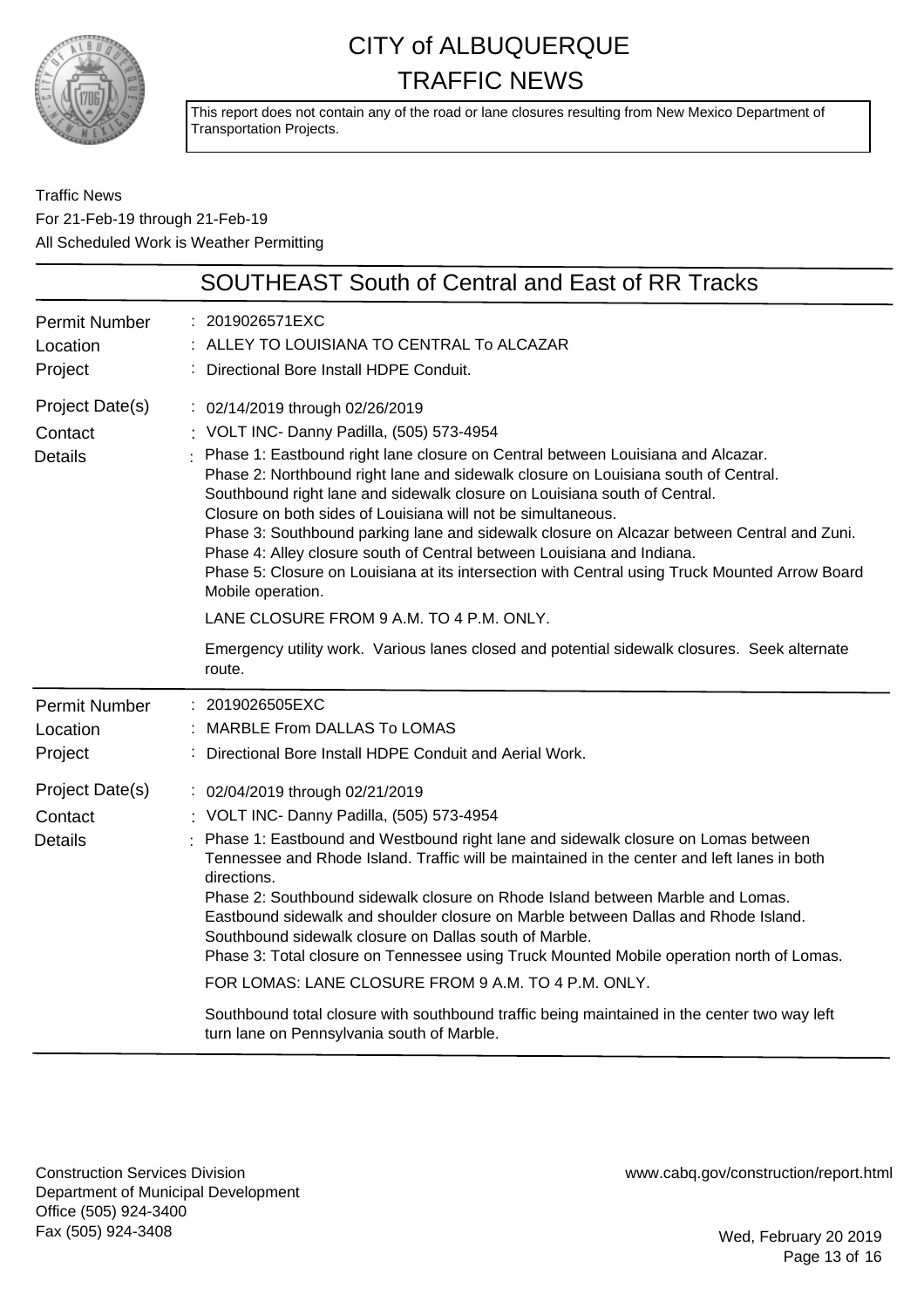

This report does not contain any of the road or lane closures resulting from New Mexico Department of Transportation Projects.

Traffic News For 21-Feb-19 through 21-Feb-19 All Scheduled Work is Weather Permitting

|                                                                                             | <b>SOUTHEAST South of Central and East of RR Tracks</b>                                                                                                                                                                                                                                                                                                                                                                                      |
|---------------------------------------------------------------------------------------------|----------------------------------------------------------------------------------------------------------------------------------------------------------------------------------------------------------------------------------------------------------------------------------------------------------------------------------------------------------------------------------------------------------------------------------------------|
| <b>Permit Number</b><br>Location<br>Project                                                 | : 2019026698EXC<br>: 1218 SAN PEDRO DR SE<br>: WTRLN - 398212 - BAD MAIN SETTLEMENT.                                                                                                                                                                                                                                                                                                                                                         |
| Project Date(s)<br>Contact<br><b>Details</b>                                                | : 02/07/2019 through 02/21/2019<br>: ABCWUA- Fran Smull, (505) 259-3501<br>LANE CLOSURE FROM 9 A.M. TO 4 P.M. ONLY.<br>Emergency utility work. Various lanes closed and potential sidewalk closures. Seek alternate<br>route.<br>Southbound total closure with southbound traffic being maintained in the two way left turn lane<br>on San Pedro between Eastern and Gibson.                                                                 |
| <b>Permit Number</b><br>Location<br>Project<br>Project Date(s)<br>Contact<br><b>Details</b> | : 2019026629EXC<br>: TRUMBULL From LOUISIANA To PENNSYLVANIA<br>: Remove and Replace Curb, Sidewalk and Drivepads & Mill & Overlay.<br>: 02/11/2019 through 03/29/2019<br>: CORNERSTONE CUSTOM HOMES (Contractors) - Eloy Nevarez, (505) 385-7531<br>Total street closure on Trumbull between Louisiana and Pennsylvania.<br>All side streets intersecting Trumbull will be closed.<br>CONSTRUCTION PERMITTED BETWEEN 7 A.M. AND 7 P.M. ONLY |
| <b>Permit Number</b><br>Location<br>Project<br>Project Date(s)<br>Contact<br><b>Details</b> | : 2018025948EXC<br>: WYOMING From TRUMBULL To GRAND<br>: Landscape Installation for COA Prototype Median Project.<br>: 01/07/2019 through 03/15/2019<br>: LEE LANDSCAPES - Lee Scott, (505) 822-8722<br>: Northbound and Southbound left lane closures on Wyoming between Grand and Zuni. Traffic in<br>both directions will be maintained in the center and right lanes.<br>LANE CLOSURE FROM 9 A.M. TO 4 P.M. ONLY.                        |
|                                                                                             | From 2/4-2/15 - Southbound left lane and left turn lane closure on Wyoming between Grand and<br>Central.<br>Northbound right lane and sidewalk on Wyoming between Chico and Domingo.                                                                                                                                                                                                                                                         |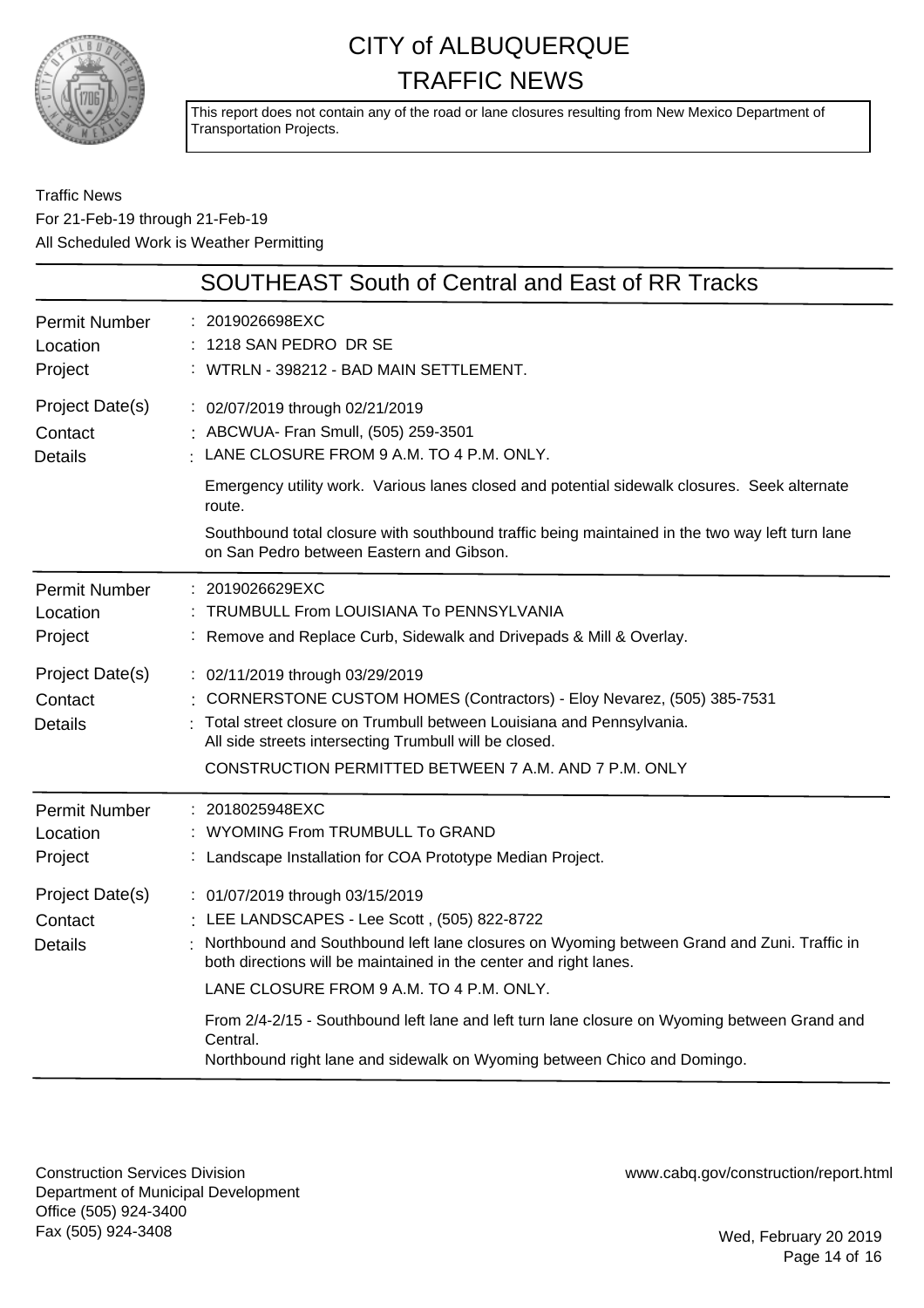

This report does not contain any of the road or lane closures resulting from New Mexico Department of Transportation Projects.

#### Traffic News For 21-Feb-19 through 21-Feb-19 All Scheduled Work is Weather Permitting

|                                                                                             | SOUTHWEST South of Central and West of RR Tracks                                                                                                                                                                                                                                                                                                                                                                                                                   |
|---------------------------------------------------------------------------------------------|--------------------------------------------------------------------------------------------------------------------------------------------------------------------------------------------------------------------------------------------------------------------------------------------------------------------------------------------------------------------------------------------------------------------------------------------------------------------|
| <b>Permit Number</b><br>Location<br>Project                                                 | : 2019026542EXC<br>500 2ND ST SW<br>: Replace existing curb, gutter sidewalk and drivepad.                                                                                                                                                                                                                                                                                                                                                                         |
| Project Date(s)<br>Contact<br><b>Details</b>                                                | : 02/11/2019 through 02/22/2019<br>: CHAVEZ CONCRETE - Priscilla Chavez, (505) 881-1330<br>Northbound right lane and sidewalk closure with northbound traffic being maintained in the<br>northbound left turn lane on 2nd St south of Coal.<br>LANE CLOSURE FROM 9 A.M. TO 4 P.M. ONLY.                                                                                                                                                                            |
| <b>Permit Number</b><br>Location<br>Project<br>Project Date(s)<br>Contact<br><b>Details</b> | : 2019026534EXC<br>: 616 3RD SW<br>: Replace Concrete Removed by TLC Plumbing 10 ft Total - DKM CONSTRUCTION TO DO THE<br><b>CONCRETE WORK.</b><br>: 02/04/2019 through 02/21/2019<br>CABLECOM - Eugene Gonzales, (505) 604-4101<br>Northbound parking lane and sidewalk closure on 3rd St. north of Stover.<br>LANE CLOSURE FROM 9 A.M. TO 4 P.M. ONLY.<br>Construction permitted between 6AM and 10PM. Closures are continuous until construction is<br>complete |
| <b>Permit Number</b><br>Location<br>Project                                                 | : 2019026756EXC<br>: ALLEY FROM 4TH From 5TH SW<br>: Setting pole & OH work.                                                                                                                                                                                                                                                                                                                                                                                       |
| Project Date(s)<br>Contact<br><b>Details</b>                                                | : 02/21/2019 through 02/21/2019<br>: AMERICAN POWER LLC (ATKINSON) - Patrick Garcia, (505) 379-0729<br>: Alley closure between 4th St. and 5th St. south of Coal.<br>CONSTRUCTION PERMITTED BETWEEN 7 A.M. AND 7 P.M. ONLY                                                                                                                                                                                                                                         |